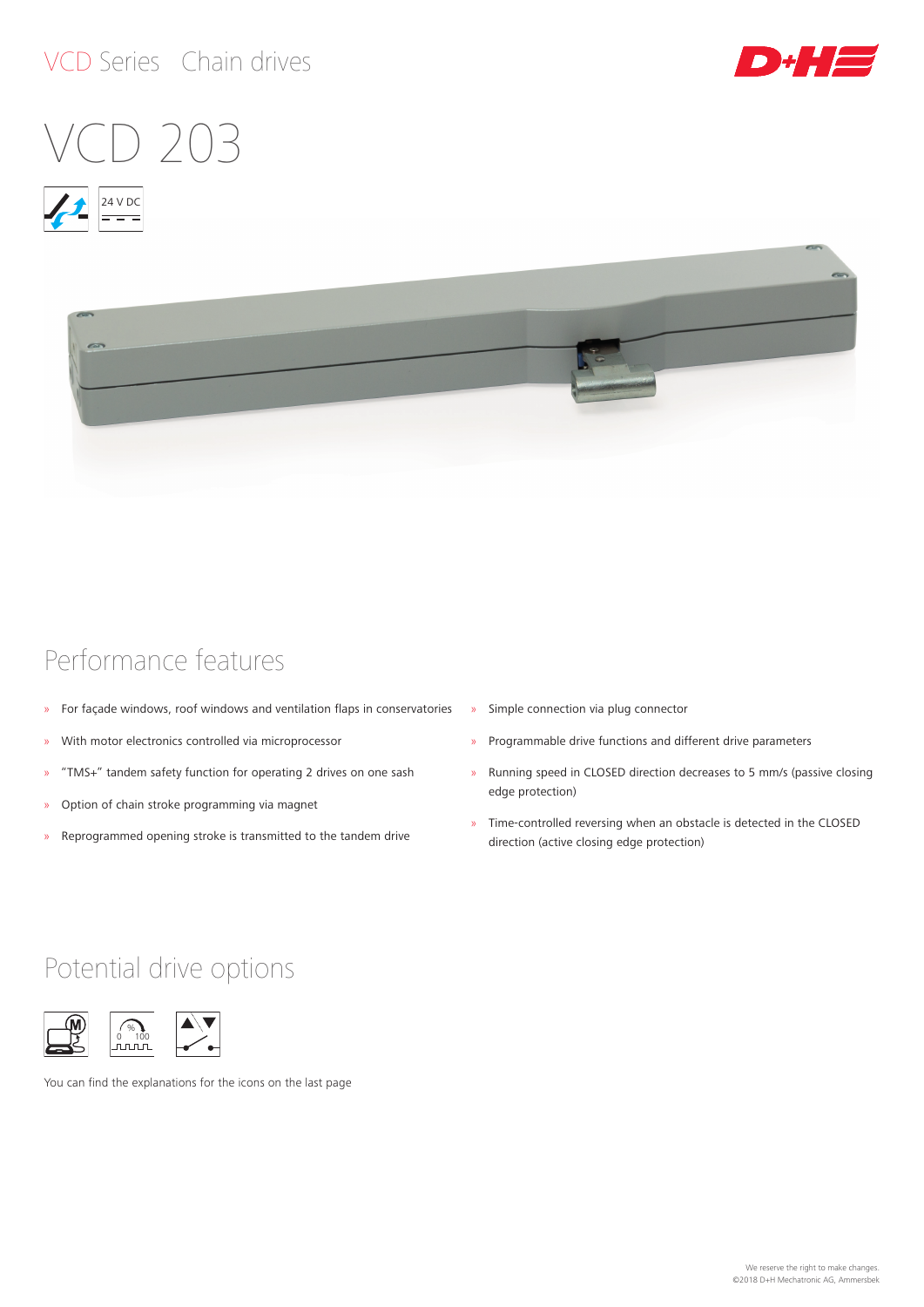# Pressure load diagram



| Supply                        | 24 V DC / +20 % / 0.35 A |  |
|-------------------------------|--------------------------|--|
| Duty cycle                    | 30 %                     |  |
| Force of pressure             | 200 N                    |  |
| Tensile force                 | 150 N                    |  |
| Nominal locking force         | 2000 N                   |  |
| Service life                  | 20000 double strokes *   |  |
| OPEN running speed            | $6$ mm/s                 |  |
| CLOSED running speed          | $6 \text{ mm/s}$         |  |
| Type of protection            | <b>IP 30</b>             |  |
| Emission sound pressure level | $LpA \leq 70$ dB(A)      |  |
| Temperature range             | $0 °C  +60 °C$           |  |
| Housing                       | Die-cast zinc            |  |
| Surface                       | Powder-coated            |  |
| Connection                    | 2.5 m PVC-cable          |  |
| WxHxD                         | 300 x 30 x 47 mm         |  |
| Weight                        | 1.40 kg                  |  |
|                               |                          |  |

\* For vertical use, please consult with D+H Sales!

# Design

| <b>Type</b>        | Art. No.  | Stroke | Colour                       | Remark                      |
|--------------------|-----------|--------|------------------------------|-----------------------------|
| VCD 203/250 (SR)   | 25.150.05 | 250 mm | Silver ( $\sim$ RAL 9006)    |                             |
| VCD 203/250 (BK)   | 25.150.07 | 250 mm | Black $\left(\sim$ RAL 9005) |                             |
| VCD 203/250 (WH)   | 25.150.06 | 250 mm | White $($ RAL 9016)          |                             |
| <b>VCD 203-PLP</b> | 25.150.00 |        |                              | Variable equipment possible |
|                    |           |        |                              |                             |

Brackets are not included and have to be ordered separately.

# Dimensions

All specifications in mm



# Technical data Approvals / Certificates

Find out about permission details from your D+H Partner



5014068.18003

Article also available with the following permissions under other article numbers. Technical data may deviate.